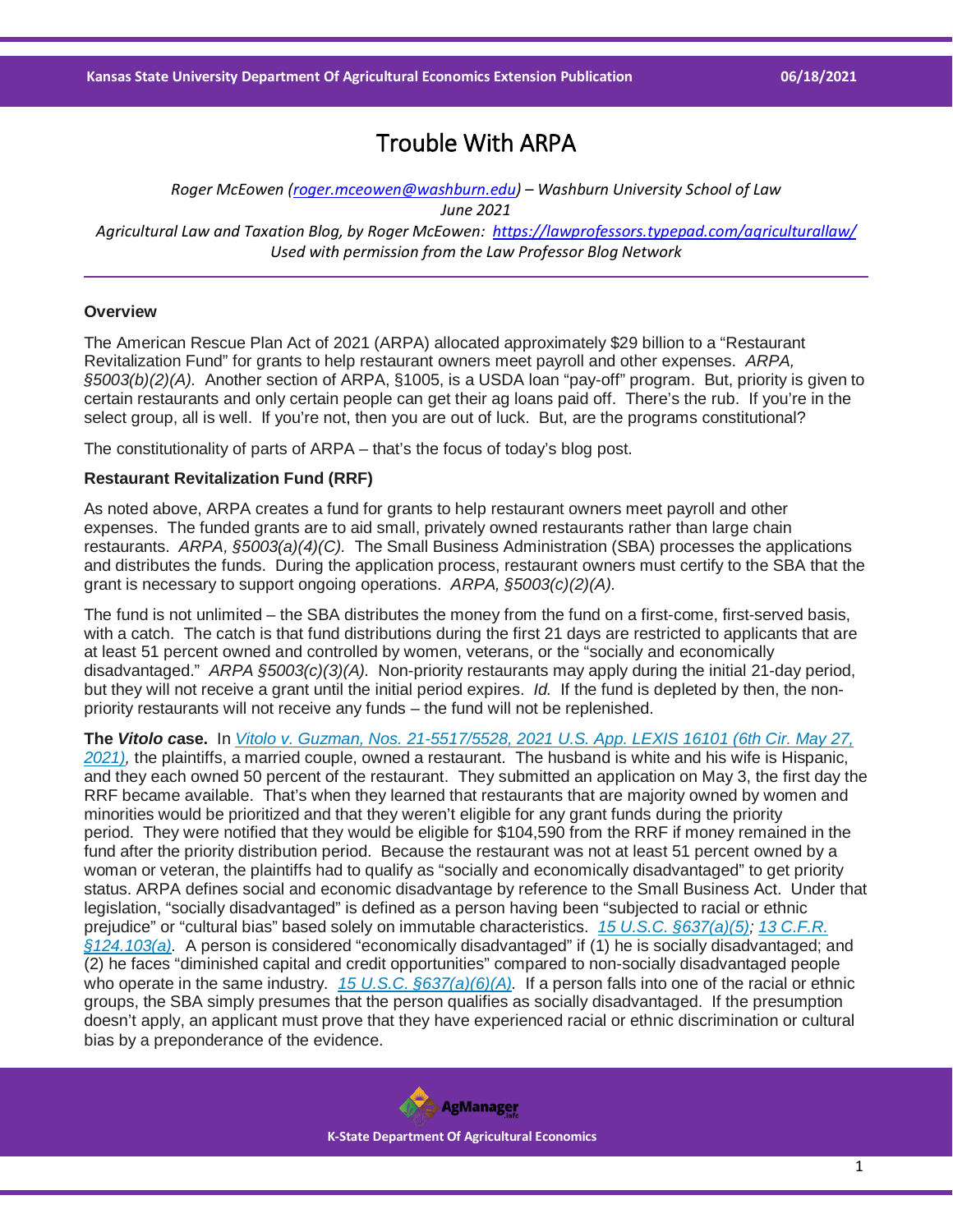The plaintiffs sued to end the explicit racial and sex/ethnic priority preferences in the RRF's grant funding process [\(13 C.F.R. §124.103\)](https://casetext.com/regulation/code-of-federal-regulations/title-13-business-credit-and-assistance/chapter-i-small-business-administration/part-124-8a-business-developmentsmall-disadvantaged-business-status-determinations/subpart-a-8a-business-development/eligibility-requirements-for-participation-in-the-8a-business-development-program/124103-who-is-socially-disadvantaged?ref=ArRBZs!WIiX9h) on the basis that the funding was unconstitutionally discriminatory. The trial court did not issue a restraining order or injunction. On appeal, the appellate court granted the plaintiff's motion for an expedited appeal. The court concluded that the government had no compelling interest in giving some races of people priority access to the RRF, and that the SBA was engaged in nothing less than "racial gerrymandering." In addition, the appellate court concluded that granting priority to RRF funds to women constituted sex-based discrimination that was presumptively invalid, and that the government failed to provide any "exceedingly persuasive justification" for such discrimination. Indeed, the appellate court pointed out that all women-owned restaurants were prioritized even if they were are not economically disadvantaged. Thus, the government failed to carry its burden of showing that its discriminatory policy passed the substantial-relation test.

Accordingly, the appellate court granted the plaintiff an injunction pending appeal, noting that the plaintiffs will win on the merits of their constitutional claim. The appellate court ordered the government to fund the plaintiff's grant application upon approval before all later-filed applications without regard to processing time or the applicant's race or sex. Veteran-owned restaurants can continue to receive priority funding. The preliminary injunction is to remain in place until the case is resolved on the merits, or all appeals are exhausted.

## **USDA Loan Forgiveness**

Section 1005 of ARPA directs the U.S. Secretary of Agriculture to pay up to 120 percent of the outstanding debt in existence as of January 1, 2021, of a "socially disadvantaged farmer or rancher." *H.R. 1319, §1005(a)(2).* A "socially disadvantaged farmer or rancher" is defined as a person that is a member of a "socially disadvantaged group" which is defined, in turn, as a group whose members have been subjected to racial or ethnic prejudice because of their identity as members of a group without regard to their individual qualities. *H.R. 1319, §1005(b)(3), referencing [7 U.S.C. 2279\(a\).](https://casetext.com/statute/united-states-code/title-7-agriculture/chapter-55-department-of-agriculture/section-2279-farming-opportunities-training-and-outreach?ref=ArRBZs!Tijt1M)* In short, the loan forgiveness program is based entirely on the race of the farm or ranch borrower.

The payment is to either be a direct pay-off of the borrower's loan or be paid to the borrower with respect to any of the borrower's USDA direct farm loans and any USDA-guaranteed farm loan. *H.R. 1319, §§1005(a)(2)(A)-(B).* Also included is a Commodity Credit Corporation Farm Storage Facility Loan.

On it's website (https://www.farmers.gov /americanrescueplan), the USDA stated that, "Eligible Direct Loan borrowers will begin receiving debt relief letters from FSA in the mail on a rolling basis, beginning the week of May 24. . . . After reviewing closely, eligible borrowers should sign the letter when they receive it and return to FSA." It advises that, in June 2021, the FSA will begin to process signed letters for payments, and "about three weeks after a signed letter is received, socially disadvantaged borrowers who qualify will have their eligible loan balances paid and receive a payment of 20% of their total qualified debt by direct deposit, which may be used for tax liabilities and other fees associated with payment of the debt." *Id.* \$3.8 billion was allocated to the program.

**The** *Foust* **case.** In May the loan forgiveness program was challenged on constitutional grounds as being racially discriminatory. In *Foust, et al. v. Vilsack, No. 21-C-548, 2021 U.S. Dist. LEXIS 108719 (E.D. Wisc. Jun. 10, 2021),* the court entered a universal temporary restraining order barring the USDA from forgiving any loans pursuant to ARPA §1005 until the court rules on the plaintiffs' motion for a preliminary injunction. The court noted that the plaintiffs', twelve white farmers from nine states, would suffer irreparable harm without the issuance of the restraining order; did not have adequate traditional legal remedies; and had likelihood of success on the merits. The court concluded that the USDA lacked a compelling interest for the racial classifications of the loan forgiveness program and failed to target any specific episode of past or present discrimination. The court also determined that the USDA had no evidence of intentional discrimination by the USDA in the implementation of recent ag subsidies and pandemic relief efforts. As